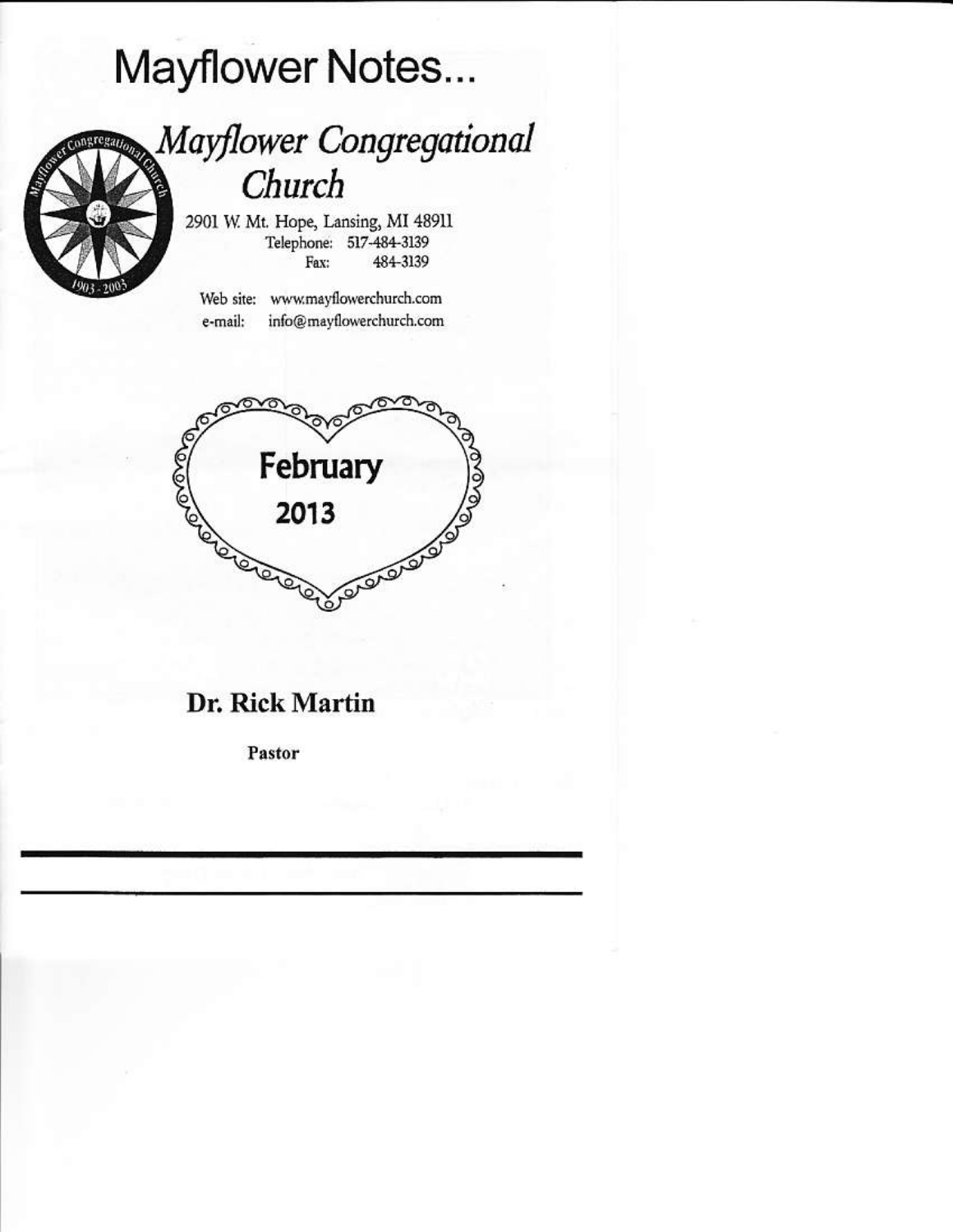Events to remember in February... February 3 Communion February 9 Second Saturday Supper February 10 Pancake Luncheon Ash Wednesday February 13 Valentine's Day February 14 February 15 Newsletter Deadline Prudential Council February 17 February 18 President's Day

Head Usher Naída Kenyon

Outreach Focus Lansing Churches' Food Drop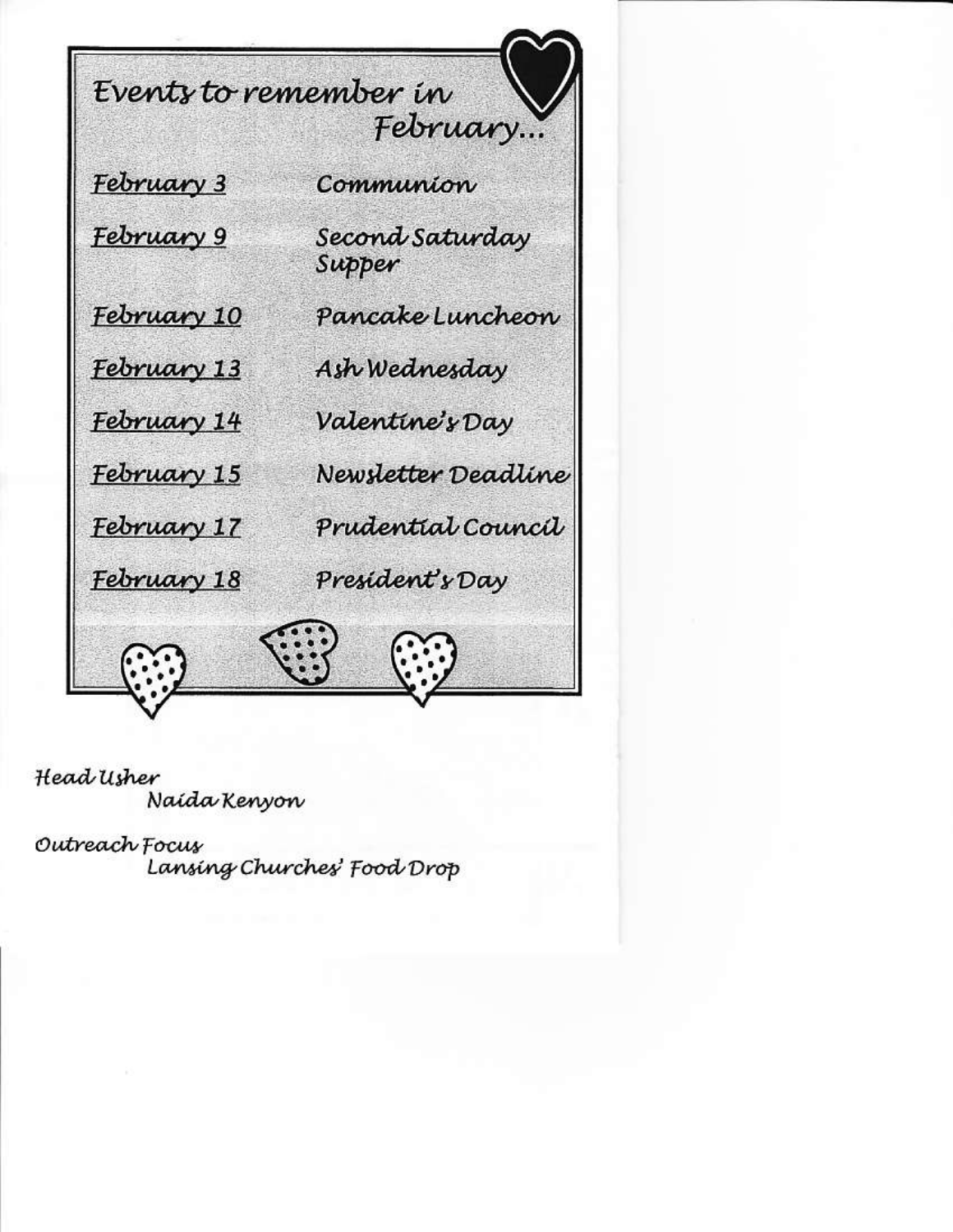### From the Pastor's Desk

#### **Resolutions**

I am glad to say I have not broken one of my New Year resolutions yet this year. I didn't make any. I have learned from my past that I am not resolute about my New Year resolutions. I'm more of a creature of habit, therefore I tend to see what I don't like, make a resolution to change, pretend for a day or two and by Jan 3<sup>rd</sup> I'm back to my old habits. How about you?

I am glad my relationship with God is not dependent upon my resolution to be a better person. God does not love us and desires a relationship with us because we are good, or cute, or striving to be better. God loves us - period. It is written on the mirror in my bathroom that Mike Huckabee said, "No matter how good we are, God could love us no more. And no matter how bad we are, He could love us lo less. His love is prompted by nothing we do."

God loves us and sent His Son, Jesus, to live and suffer and die and rise again that we might have salvation through faith in Him. He loves us unconditionally (unlike human love which always has conditions). And in His love towards us has shown us how to be a better person. Jesus said in John 14:15, "If you love Me, you will keep My commandments." Not meaning if we love Him we'll prove it by keeping His commandments, but more like" if you will focus on loving Me, you will {automatically} keep My commandments".

Good or bad, God loves you. I pray you will accept His love in 2013 and live in the benefits.

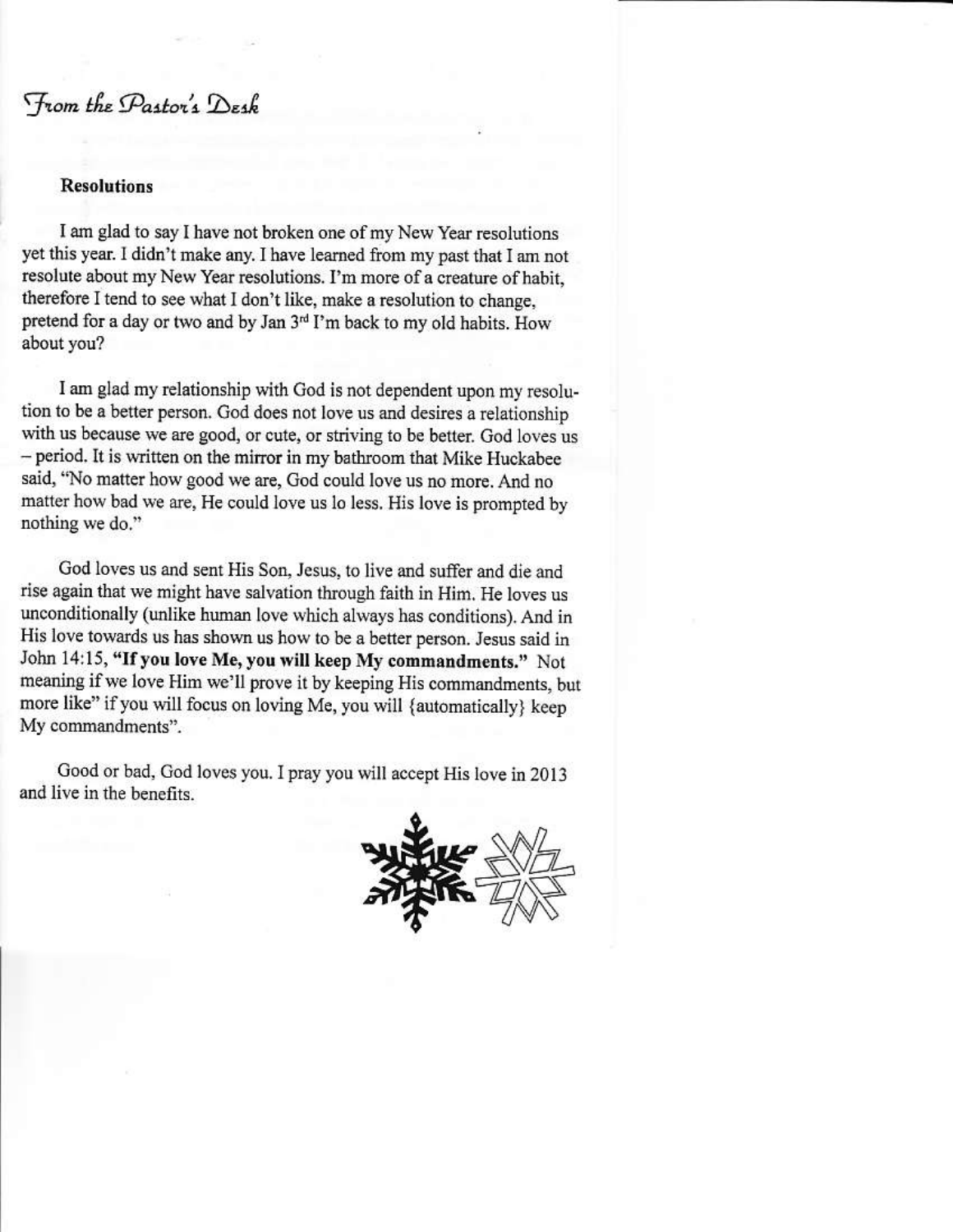#### **HIGH OUALITY**

There's a term in weightlifting denoted "Best Lifter Award". The person who receives the award at each competition has lifted the most weight overhead per pound of their own bodyweight. It denotes quality of performance, numerous physical abilities, composure under stress, and a number of other attributes. I thought a lot about this award when I pondered the last twelve months at Mayflower. We are a small congregation, yet the output of Christian works is not small; it is very large. Our church looks better and is more comfortable than it has ever been due to numerous improvements. Our plans for 2013 are bursting at the seams. The serious commitment of our members is reflected in the pledge figures for this coming year; despite having only 62% of the giving units that were here just a few years ago, the pledge totals remain about the same. This is what reminded me of the "Best Lifter Award". Pound-for-pound (in this case, pocketbook-for-pocket), our congregation reflects quality of commitment and seriousness of purpose. There's no trophy or plaque to hand out to reward this; our reward for following the ways of Jesus Christ is Heaven. Now, THAT will be the very TOP of the podium for us!



Fred Lowe

#### Thrift Sale

Another thrift sale to benefit the church treasury is coming in late April (likely April 19 and 20). Please start your spring cleaning early and check around your house to find good, saleable things that you have around the house but don't really need any more. Remember, too, to invite friends, family, coworkers, etc., to donate items. We'll be glad to have them!

Plan to hold your stuff and bring it in any time after the Second Saturday Supper on April 13. We also need a lot of help to set up, run the sale, and clean up after the sale, so please mark your calendars now for that week. Set up dates and times will be announced. See Lorraine or Ann to volunteer to help.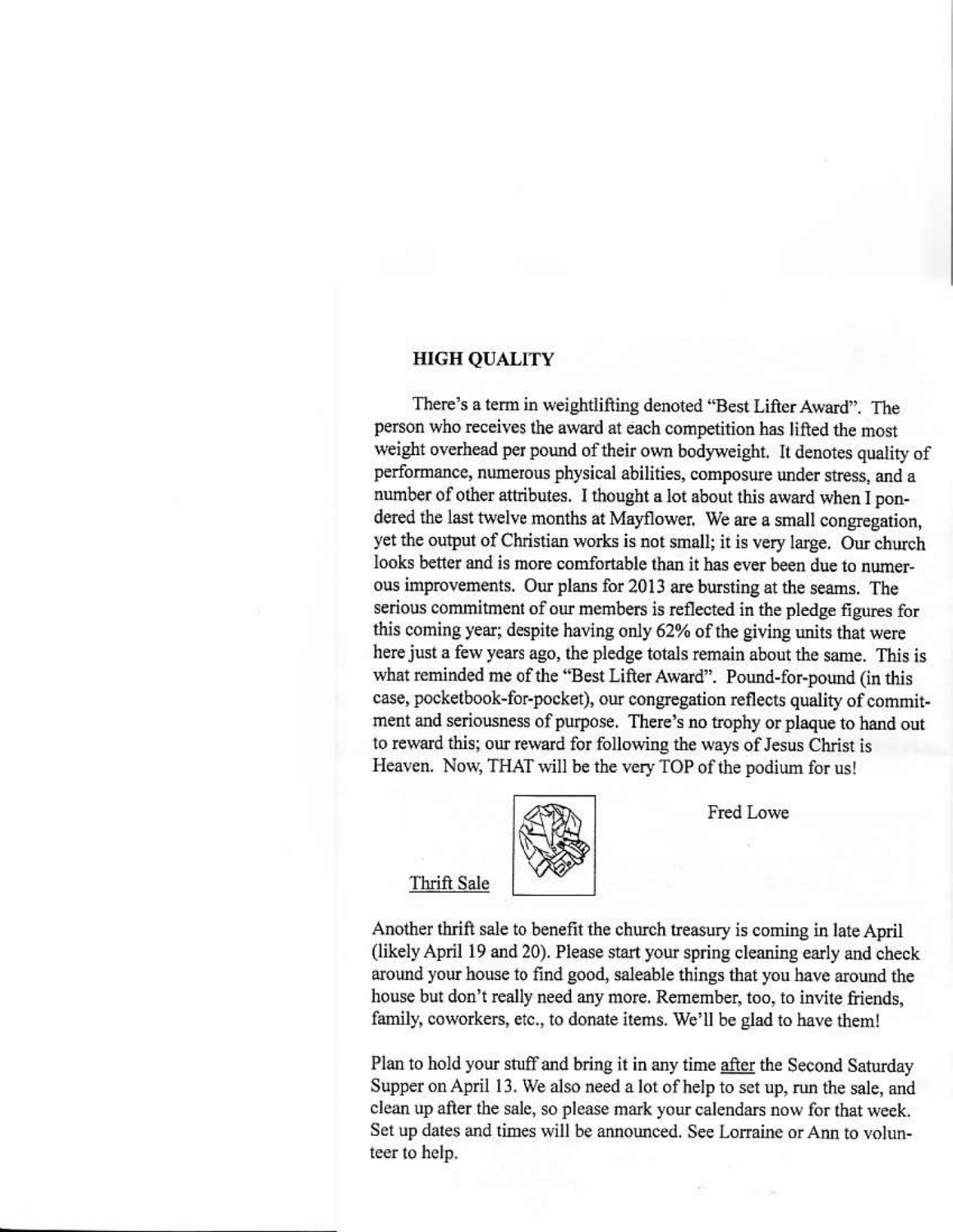#### Sunday is the New "Fat Tuesday"!

This year our annual "Fat Tuesday" pancake dinner wil be served as an after church luncheon on February 10th (This is mainly due to waning public interest in the dinner).

The meal will have a Mardi Gras theme once again. The menu will include sausage, pancakes and apple sauce and whole wheat pancakes. The luncheon "cost" will be a free will donation. This is a chance to once again break out your bright shirts and beads!!!

Come and bring friends!



From Blanche...

#### **Hymns for All Occupations**

Golfer's Hymn

Dentist's Hymn

Obstetrician's Hymn

Aerobic Instructor's Hymn

Swiss Cheese Maker's Hymn

Gossip's Hymn

Contractor's Hymn

Edison Company Hymn

Traveler's Hymn

There Is A Green Hill Far Away

Crown Him With Many Crowns

Come, Labor On

Awake My Soul, Stretch Every Nerve. Holy, Holy, Holy

I Love To Tell The Story

We Would Be Building

Let There Be Light

I Wonder As I Wander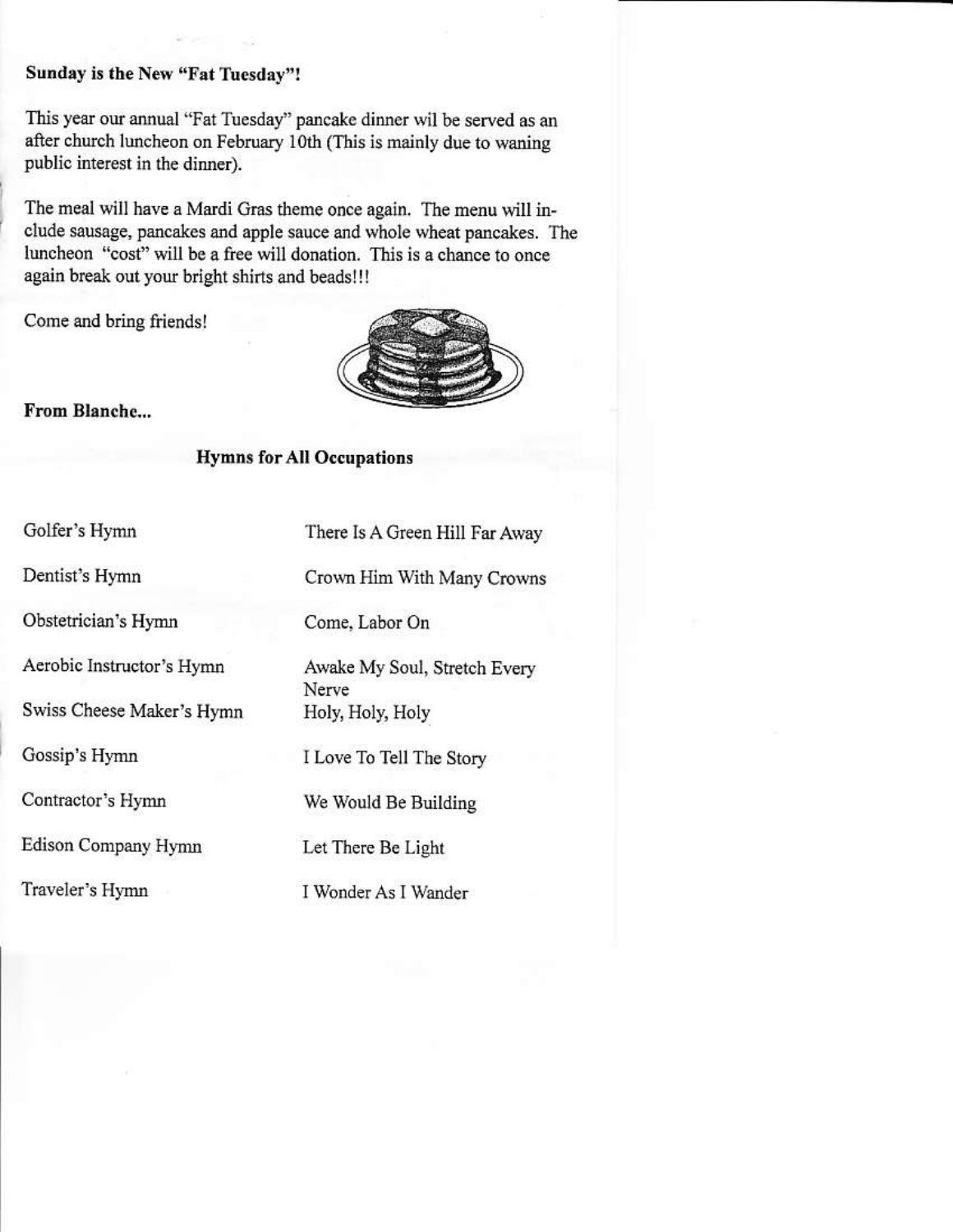#### **Mayflower Financial News**

Financially, we ended 2012 on the positive side of the balance sheet. Thanks to lower heating costs due to a mild winter, lower inside and outside maintenance costs and several fundraising events such as the Thrift Sales, Ragtime Fest, Corned Beef Dinner, Iron Egg Weight-Lifting and the 2<sup>nd</sup> Saturday Suppers, we had \$6,347.27 more in income than expenses. A brief summary for the month of:

December

| Income                       | \$10,101.69  |
|------------------------------|--------------|
| Expenses                     | 10,257.72    |
|                              | $-$ \$156.03 |
| <b>YTD</b> Income            | \$94,354.14  |
| Expenses                     | 88,006.87    |
|                              | \$6,347.27   |
| Fund Balances:               |              |
| Checking:                    | \$17,469.89  |
| <b>Bequest Funds Savings</b> | 4,007.42     |
| Memorial Fund CD             | 5,488.60     |
| 12 Month CD                  | 22,291.96    |
|                              | \$49,257.87  |

A more detailed report is available in the church's brochure rack

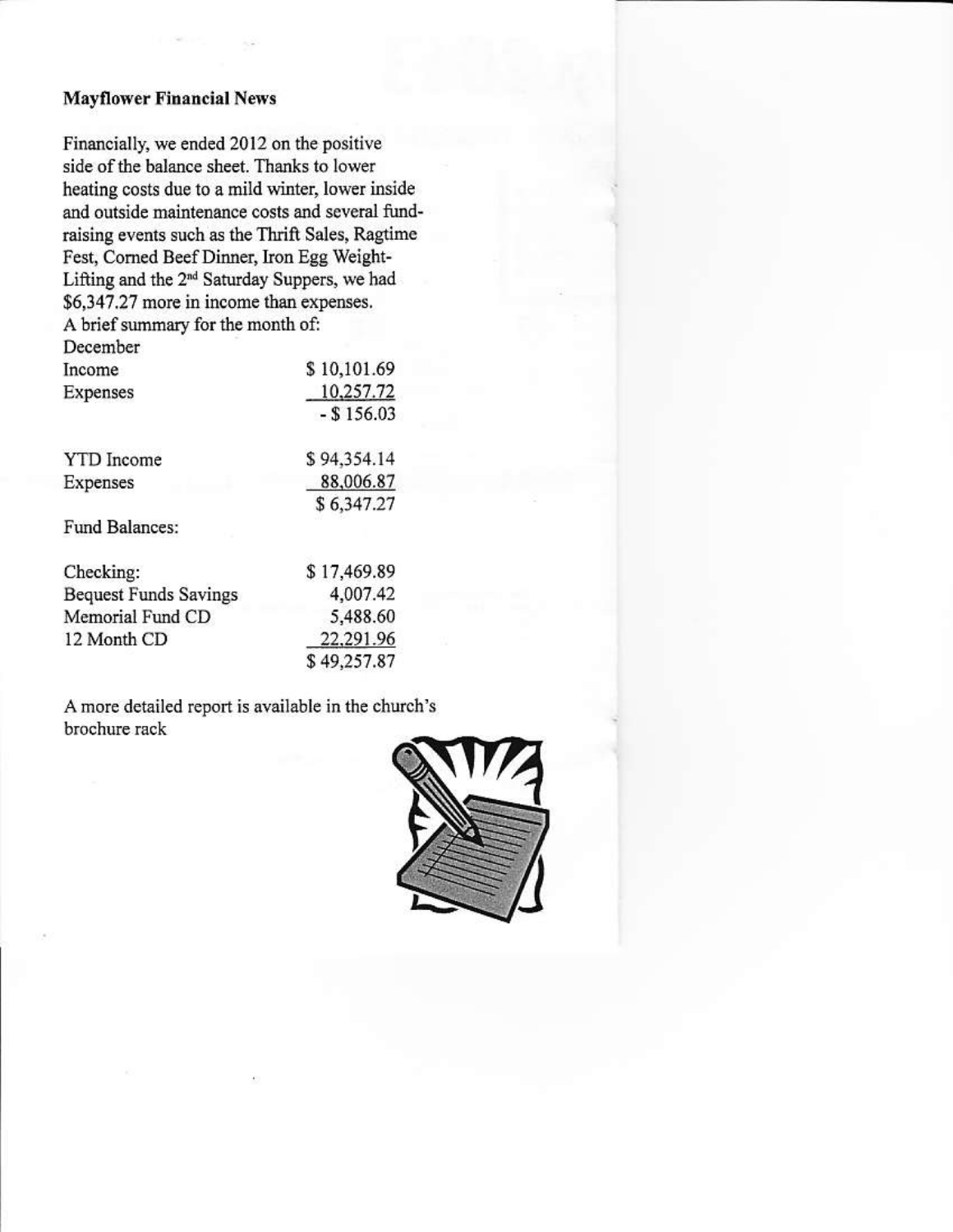We're starting our new year off wonderfully! It was wonderful to have Kathryn Fuller with us recently – she has grown enormously in the past few years. She and the twins picked up as if they hadn't been apart.

Morgan, Maggie and I picked up right where we left off with our Confirmation studies. We are discussing Jesus as a man, and the idea of the Trinity, and how it impacts our lives. The girls are looking forward to more discussions and less lecturing, I think!

I had a really good lesson with all the kids on the parable of the mustard seed. We talked about the meaning of faith, and how asking God isn't the same as getting from God, and all the reasons why God sometimes can't give us what we ask for in prayer. It was a lively talk and I look forward to having many more chances with them!

If anyone is interested in guest teaching a lesson, or doing a Children's Moment, please see me. I know Ann, Linda, and I are all appreciative of another point of view sometimes. The kids especially love crafts, so if you're good at small projects that can be done in under an hour, or music you'd like to share, let me know!



Liz Canfield

#### **Email** change

As I predicted in the last newsletter, my email has changed. It is now; makennedy@wowway.com.

Please contact me at this address in the future. Thank you!



Meredith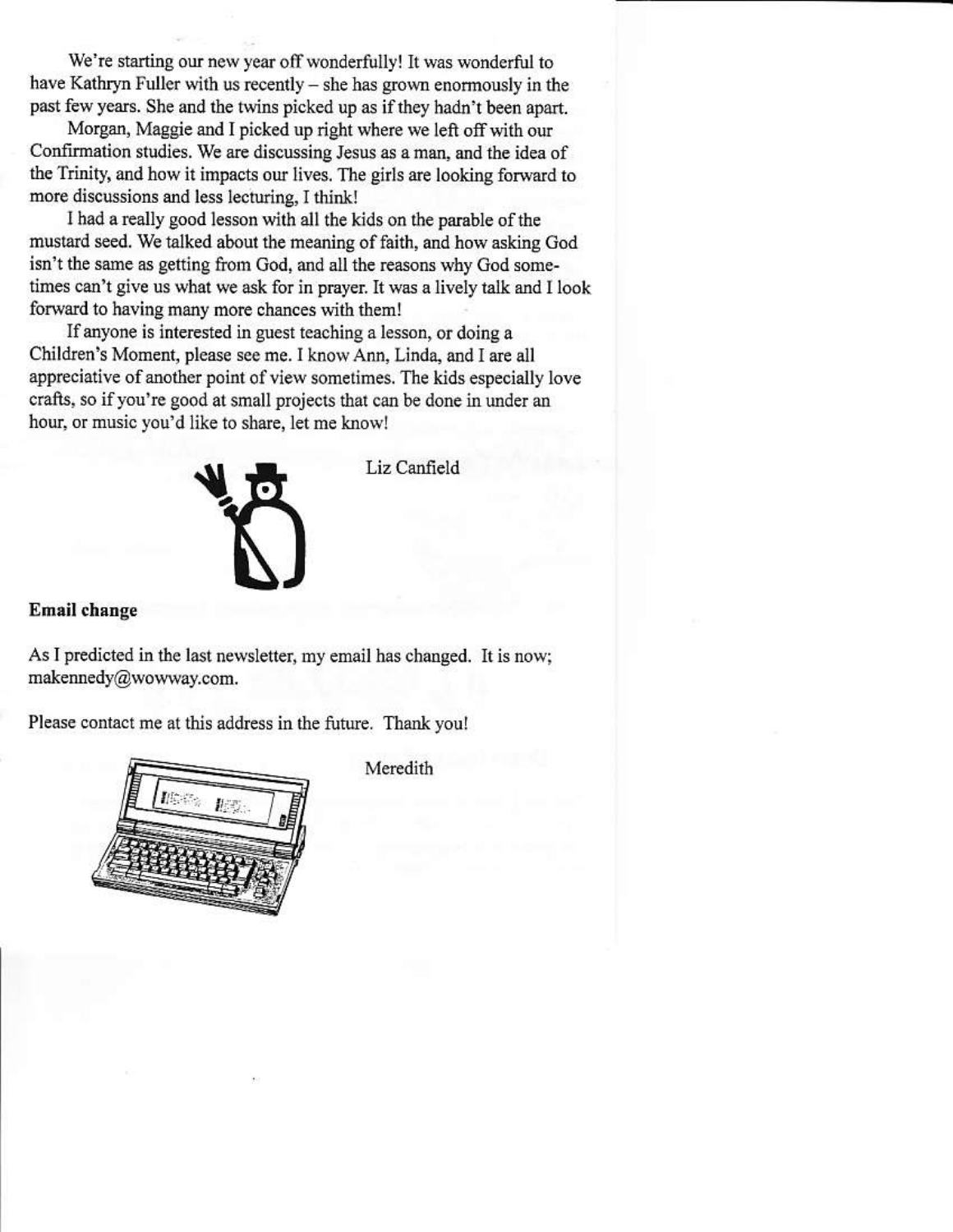#### Music Musings

Fred and I were just watching a program on the Weather Channel (really!) about the heat wave of 1995. There were over 700 people killed in Chicago, mostly poor and elderly. After the crisis, they worked on an action plan, a plan for city workers and neighbors to check on those who might be in need. The plan was needed just one month later, and the loss of life was more like 100. They demonstrated the lack of green plants in some areas, no air conditioning, and they explained how the air becomes so unbearable with each higher level.

It is so sad that those in need did not reach out, or know how to reach out. We are doing so much better with cooling spaces in the summer.

Now we are coming into some very cold weather; we have all extremes in Michigan. One project that is of direct help is our mitten tree. Try going without hat or gloves in the severe cold.

We can try to help; we are an excellent group for helping.

God bless our ministry.

Chrisann

Thanks to our ringers and singers for a very lovely December of music.

# 176274417

#### **Thanks from the Finisons**

Kim and Lorraine want to thank everyone for their many kindnesses and expressions of sympathy on the death of his mother, Velma, on January 3. The family appreciated especially the luncheon and the opportunity to spend time together. Thank you all!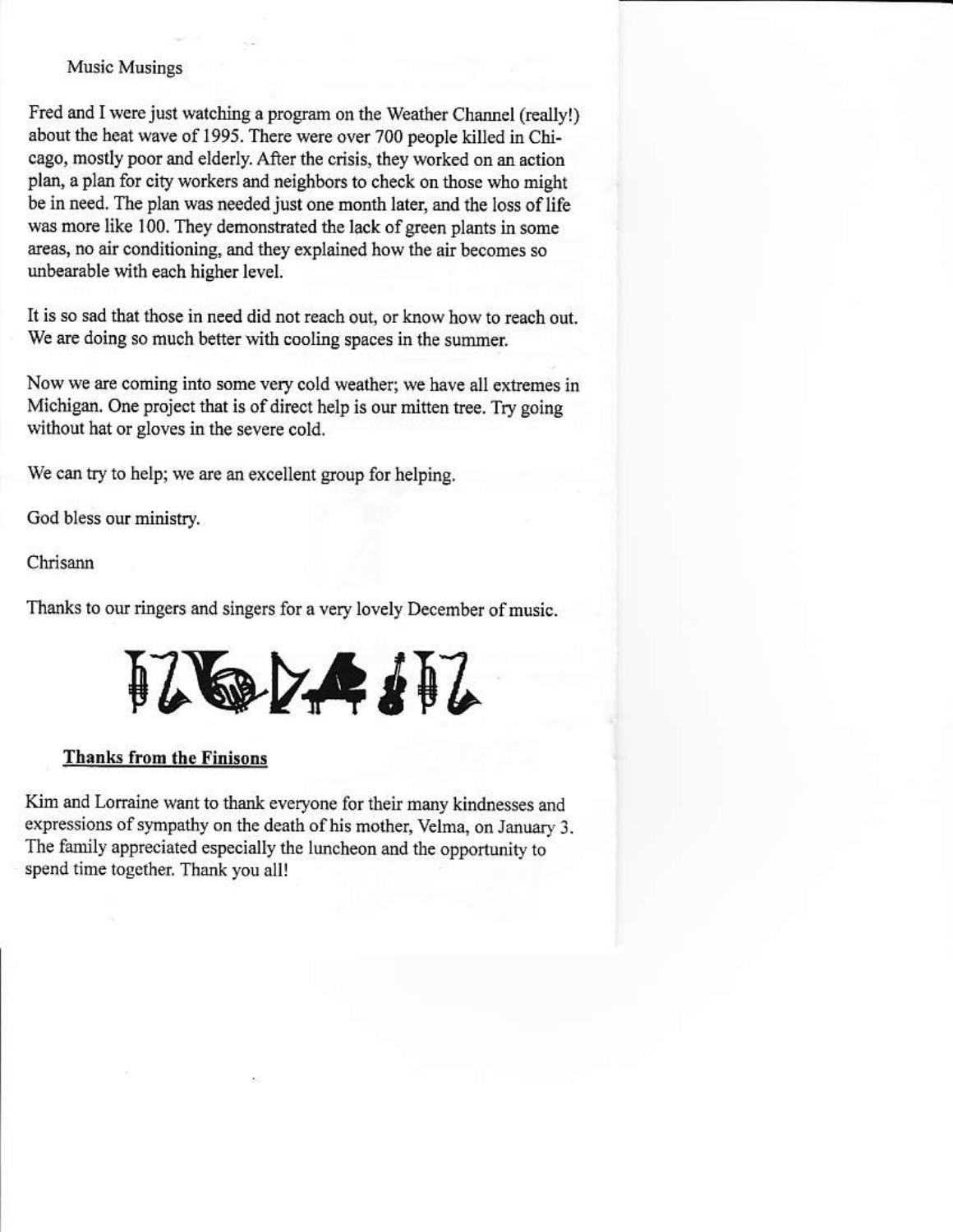

**Birthdays** 

2/1 Nancy McKay 2/9 Lisa Jones 2/16 Mark Holmes 2/21 Dick McKay



*Anniversaries* 

2/18 Janet Hershey and Bob Felter

#### **Favorite Sayings**

The longest leap in the world is the jump to conclusions.

Don't ever burn your bridges... you might have to cross them again.

Betting on a sure thing is one way of finding out how uncertain life can be.